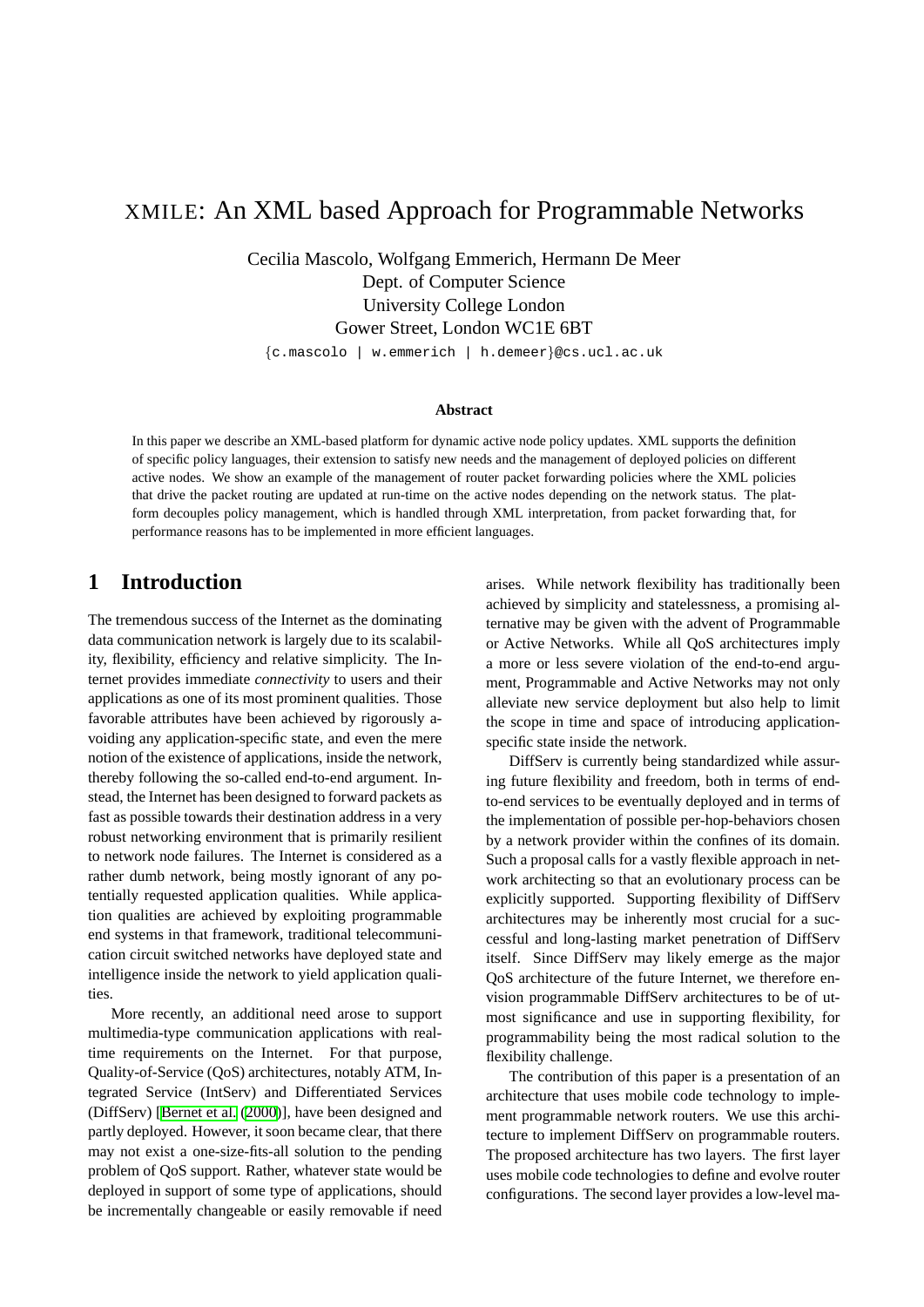chine that efficiently implements an abstract routing machine. The interpreter for configurations uses modifies state and behaviour of the abstract routing machine in order to adapt the routing behaviour. This two-tiered approach has the advantage that router configurations can be defined at high-levels of abstraction while packet forwarding in the abstract routing machine can be efficiently implemented.

The structure of the paper is as follows: We first [2](#page-1-0) discuss literature that is related to our work. In Section [3](#page-2-0), we outline our approach and the application of it to active network context. In Section [5](#page-2-1) we describe the XMILE platform and we introduce an example of use for programming of routers. Section [4](#page-2-2) describes the architecture the programmable network nodes on which XMILE is deployed. Section [6](#page-5-0) evaluates the approach and discusses related work and Section [7](#page-5-1) concludes and lists possible future work.

# <span id="page-1-0"></span>**2 Related Work**

Much progress has been achieved to introduce programmability on the network level by the main proponents, the DARPA Active Networks research group and the IEEE PIN1520 standardization committee [\[Campbell](#page-6-1) [et al.](#page-6-1) ([1999b\)](#page-6-1)]. Much less attention, however, has been paid to middleware support and programming languages supporting network programmability. In particular, the shipping of mobile code to remote network nodes in a *manageable* fashion constitutes a major remaining challenge. The challenge is mainly due to the fact that network services generally emerge as distributed algorithms in excessively large systems. Most work on network programmability has been limited to enable programmability of single network nodes, such as router plug-ins [[De](#page-6-2)[casper et al.](#page-6-2) [\(2000](#page-6-2))]. While the Genesis project does focus on the management of programmable virtual networks as a whole, language support in particular has not been incorporated [[Campbell et al.](#page-6-3) [\(1999a](#page-6-3))]. Also related is the NetScript project at Columbia University, providing middleware support for programmable routers and switches [\[da Silva and Yemini](#page-6-4) ([1999\)](#page-6-4)]. NetScript programs, however, are packaged as mobile agents to be dispatched to network nodes for dynamic execution. Such an approach is limited in granularity and scope as discussed further below in this section. PLAN and SafetyNet [\[Kakkar et al.](#page-6-5) [\(1999](#page-6-5)); [Wakeman et al.](#page-7-0) ([2000](#page-7-0))], on the other hand, are strongly typed functional and objectoriented programming languages, respectively, for providing security and safety in strong Active Networking, where a single packet may contain code that could be dynamically executed to customize individual network nodes. A seamless upgrading of network services or a partial non-disruptive removal of existing services appears as a rather compelling task without appropriate middleware support.

In this paper, we propose to use the eXtensible Markup Language (XML) [[Bray et al.](#page-6-6) ([1998\)](#page-6-6)] to define the configuration of virtual programmable networks. XML standardizes the way context-free grammars are defined in document type definitions (DTDs) or Schemas [[Fallside](#page-6-7) [\(2000](#page-6-7))]. Off-the-shelf tools can be used to edit documents (i.e. instances of a DTD/Schema) and to validate that they conform to these grammars. In order to define an operational semantics of an XML language, an interpreter needs to be built that translates constructs of the XML language into an abstract machine. The construction of such interpreters is considerably simplified again by the availability of XML parsers and implementations of the Document Object Model. XML parsers, such as Apache's Xerces, read a Schema and a document and validate that the document is conform to the grammar expressed in the Schema. They return a parse tree that can be accessed and further modified using a standardized interface that is defined in the Document Object Model (DOM)[[Apparao et al.](#page-6-8) ([1998\)](#page-6-8)]. What remains to be done to execute a policy written in XML is to traverse the parse tree and translate each visited node into primitives available from some appropriate abstract machine.

As in described in [[Emmerich et al.](#page-6-9) ([2000](#page-6-9))] and [[Mas](#page-6-10)[colo et al.](#page-6-10) ([2000\)](#page-6-10)], our approach (XMILE) also assists in distributing the same policy or policy fragment to many different interpreters. The XMILE approach to code mobility exploits the ability to address DOM nodes in a syntax tree using XPath expressions and the ability to modify parse trees using operations defined in the DOM. It achieves the ability to perform incremental changes to a, possibly large, number of policy copies. We exploit this ability in order to facilitate the deployment, evolution and management of the configurations of routers, which exist on many different network routers. The focus of our approach is on the reconfiguration of a high number of routers which all together contribute to the routing of packets on the network. We are aware of the developed approaches both in policy management and distribution [[Sloman and Lupu](#page-7-1) ([1999\)](#page-7-1)], and in single router reconfiguration [[Kohler et al.](#page-6-11) ([2000\)](#page-6-11)]. Our aim is to merge the aims of those existing work, using XML based technologies for the policies definition and update, and targeting the reconfiguration not only of single routers but of groups of routers. Some work has been carried out also in the context of programmable network languages. The advantage of using XML as meta language for the definition of programming network languages with respect to approach such as in [[Wakeman et al.](#page-7-0) [\(2000](#page-7-0)); [Kakkar et al.](#page-6-5) [\(1999](#page-6-5))], is the ability to extend and evolve the language easily, offering an additional degree of flexibility. In NetScript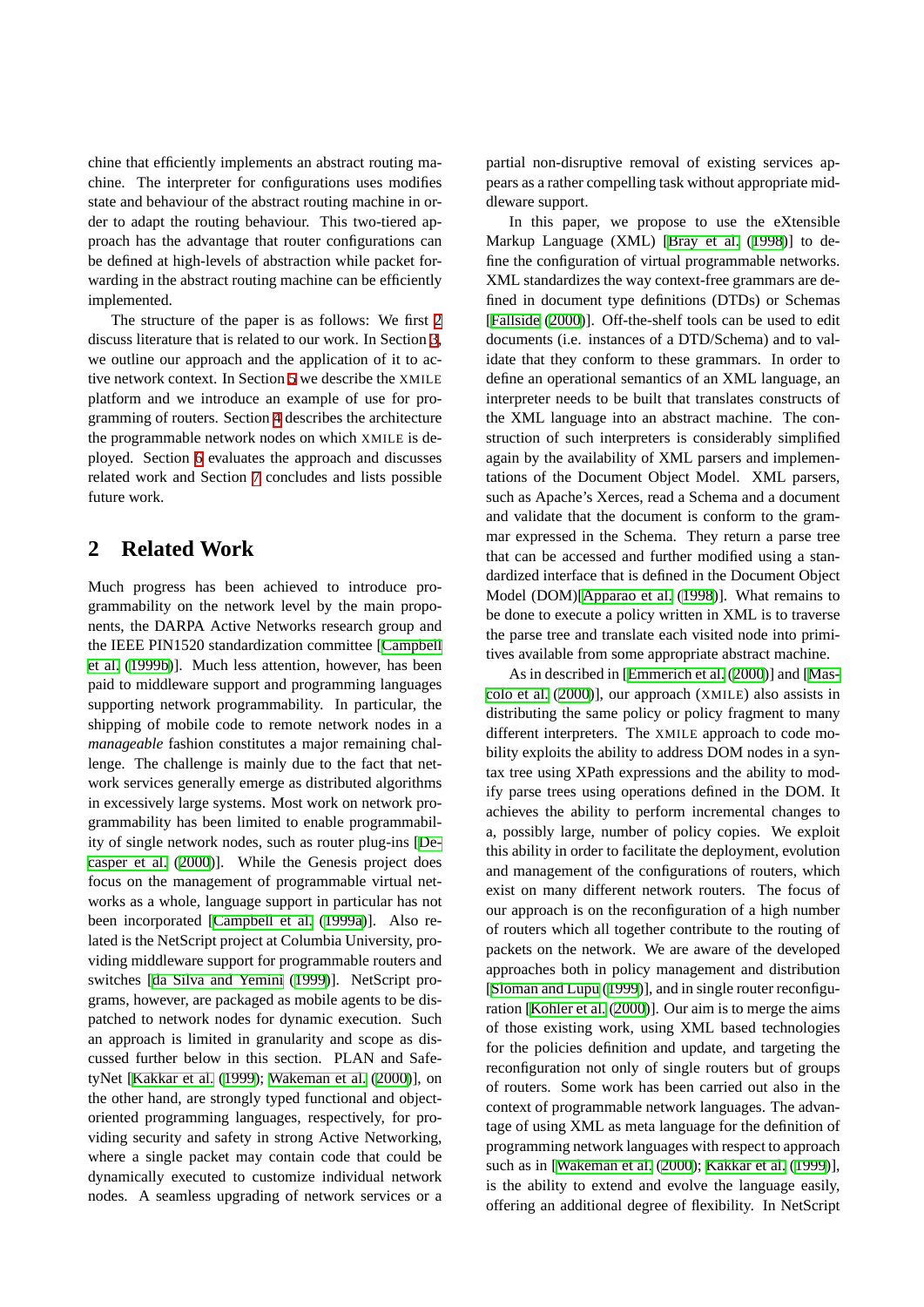

<span id="page-2-3"></span>Figure 1: Programmable Router Architecture

[\[da Silva and Yemini](#page-6-4) [\(1999](#page-6-4))] components can be composed at runtime into the routers in order to add features and functionalities. Our approach takes a more fine-grain perspective on compositionality. The XML based approach we are exploiting allows us to manipulate single lines of code and single values, as well as to modify complete components.

#### <span id="page-2-0"></span>**3 Description of the Approach**

The aim of this work is to define a platform for router policy management and update. The approach introduces a scripting language based model for the definition of router policies. Policies specified in this language can be updated, and other policies may be added or deleted from the set of router policies. The grammar of the policy definition language can be modified as well in order to allow the definition of new type of policies. The grammar for policy definition can be defined by the designer and be bound to particular kind of policies that need to be expressed in the specific application context.

Specific policy grammars can be used to define policy sets to configure router behavior. The policies defined will then drive the router in the process of packet forwarding, dropping, routing and so on.

The approach we use is based on an XML based system called XMILE. The advantages of XMILE are described in detail in the next section, however, in brief, they are related to the ability of dynamically modifying code at a very fine-grain level. We use the approach to update the policy definitions on the router at run-time at the level of single policy parameter or statement. In Section [5](#page-2-1) we give an example of this. The ability to dynamically modify the behaviour of an active network node at run-time has already been underlined by the research in the area. However, we think the ability to define application specific policy languages, and to update network node policies at run-time at a very fine-grain level is an added value of our work.

The policy definition set is dynamically modified at run time, when some environmental conditions emerge. Once a policy is modified, or added to the router policy set, the router state and behaviour need also to be modified consistently. The approach we propose has the advantage of decoupling the high level policy update from the low level router behaviour update. Once the system is in place, the policy designer and manager is able to change the network node policies just using the high level policy language defined. If new router behaviour is needed because a new policy is added to the system our middleware takes care of fetching and linking the new module to the router code.

Figure [1](#page-2-3) shows the architecture that we propose for our approach. The high level XML policy language is independent from the implementation language used for the network node forwarding behaviour. This mean that the platform may be flexibly ported on different architectures and systems.

# <span id="page-2-2"></span>**4 Architecture**

Due to the ease of updates to router policies at the scripting language level, and the run-time ability to react to the environment, remote management of policies for a set of network nodes can be achieved (Figure [2\)](#page-3-0). The network manager can observe the network with some performance tool and distribute policy changes on a set of routers which run the XMILE platform. A mechanism for automated distribution of changes on the different router can be installed as well in order to further ease the process.

### <span id="page-2-1"></span>**5 The Xmile Platform**

XML provides a flexible approach to describe data and document structures. We now show how XML can be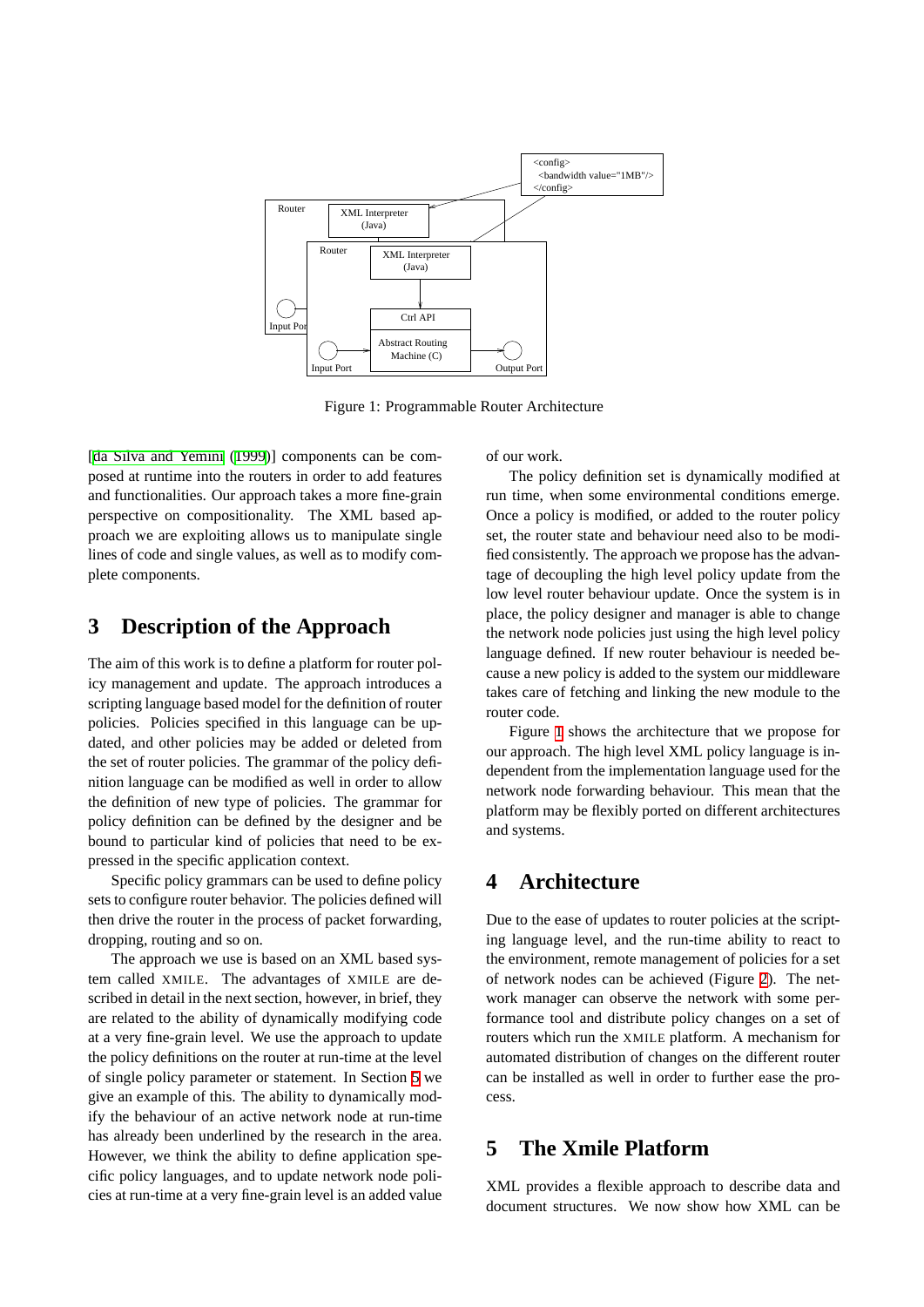

<span id="page-3-0"></span>Figure 2: Router policy distribution.

used to describe code and explain how XML can be used to define *policies*.

XML Schemas [[Fallside](#page-6-7) ([2000\)](#page-6-7)] define the grammar for XML documents. The structure of all the element that can be put in an XML file are defined in a schema. XML Schemas (or DTDs, Data Type Definition which are the predecessors of Schemas) are very similar to attribute grammars [\[Knuth](#page-6-12) ([1968\)](#page-6-12)]. Each element in an XML Schema corresponds to a production of a grammar. The complex type of an element defines the right-hand side of the production. Contents can be declared as enumerations of further elements, element sequences (i.e., <xsd:sequence>) or element alternatives (i.e., <xsd:choices>). These give the same expressive power to Schemas as BNFs have for context free grammars. Elements of XML Schemas can be attributed. These attributes can be used to store the value of identifiers, constants or static semantic information, such as symbol tables and static types. Thus, XML Schemas can be used to define the abstract syntax of programming or policy languages. We refer to documents that are instances of such Schemas as XML *policies*. XML policies can be interpreted and interpreters can be constructed using XML technologies. By sending XML policies or fragments of them from host to host we achieve a very fine granularity for the unit of code mobility. In the context of active networking the code we are interested in updating and maintaining is the set of policies for the router behaviour update.

We use a simple example to demonstrate this idea. Consider a simple set of policies for the routing of packets on a network node. The initial set of policies allow the router to drop or shape packets when the packet forwarding rate is above certain levels. Figure [3](#page-3-1) shows the XML policy defining the policies for a specific router. The policy is written in an XML policy language whose syntax is defined by a Schema, an excerpt of which is shown in Figure [4.](#page-3-2) The policy starts with the definition of the policy set. The example we are using here is very simple. However new and more complicated policies could be defined. The policies defined in Figure [3](#page-3-1) instruct the router to drop any kind of packets if the forwarding rate is higher than a certain value (i.e., the tag Drop) and to shape packets delaying the packets destined to the Janet network in case the rate is too high.

```
<?xml version="1.0"?>
<policies>
     <Drop whenRate"100">
     <Shape whenRate="50" delay="20"
            destination="janet.ac.uk"/>
</policies>
```
<span id="page-3-1"></span>Figure 3: XML code for router policies definition.

```
<xsd:element name="policies">
  <xsd:complexType>
  <xsd:choice minOccurs="0" maxOccurs="unbounded">
    <xsd:element ref="Drop"/>
    <xsd:element ref="Shape"/>
     ...
  </xsd:choice>
  </xsd:complexType>
</xsd:element>
<xsd:element name="Drop">
  <xsd:complexType content="elementOnly">
   <xsd:attribute name="whenRate" use="required"/>
  </xsd:complexType>
</xsd:element>
<xsd:element name="Shape">
  <xsd:complexType>
   <xsd:attribute name="whenRate" use="required"/>
   <xsd:attribute name="delay" use="required"/>
  <xsd:attribute name="packetsFrom" use="required"/>
  </xsd:complexType>
</xsd:element>
 ...
</xsd:schema>
```
<span id="page-3-2"></span>Figure 4: XML schema for the policies.

The root of the grammar in Figure [4](#page-3-2) is the definition of the policies element, which contains the different tags for policies definition. The Drop element contains just an attribute defining the packet forwarding rate limit for beginning to drop packets. The policy can be defined in a more complex way, maybe also defining attributes for limiting the dropping of packets only from certain networks. The Shape tag defines three attributes, one for the rate above which beginning to shape, one for the shaping delay to be assigned to packets, and one for defining the network the packets to be shaped are destined.

The XMILE approach allows us to update the policies on a router by transferring fragments of new code from another server to the router and then dynamically patching the original code. Unlike Java programs, which are sent in a compiled form, XML policies are transferred in source form and then interpreted on the remote host. We refer to such code fragments as XML *policy increments*. Hence, we can specify complete policies as well as arbitrarily fine-grained increments in XML. The XML in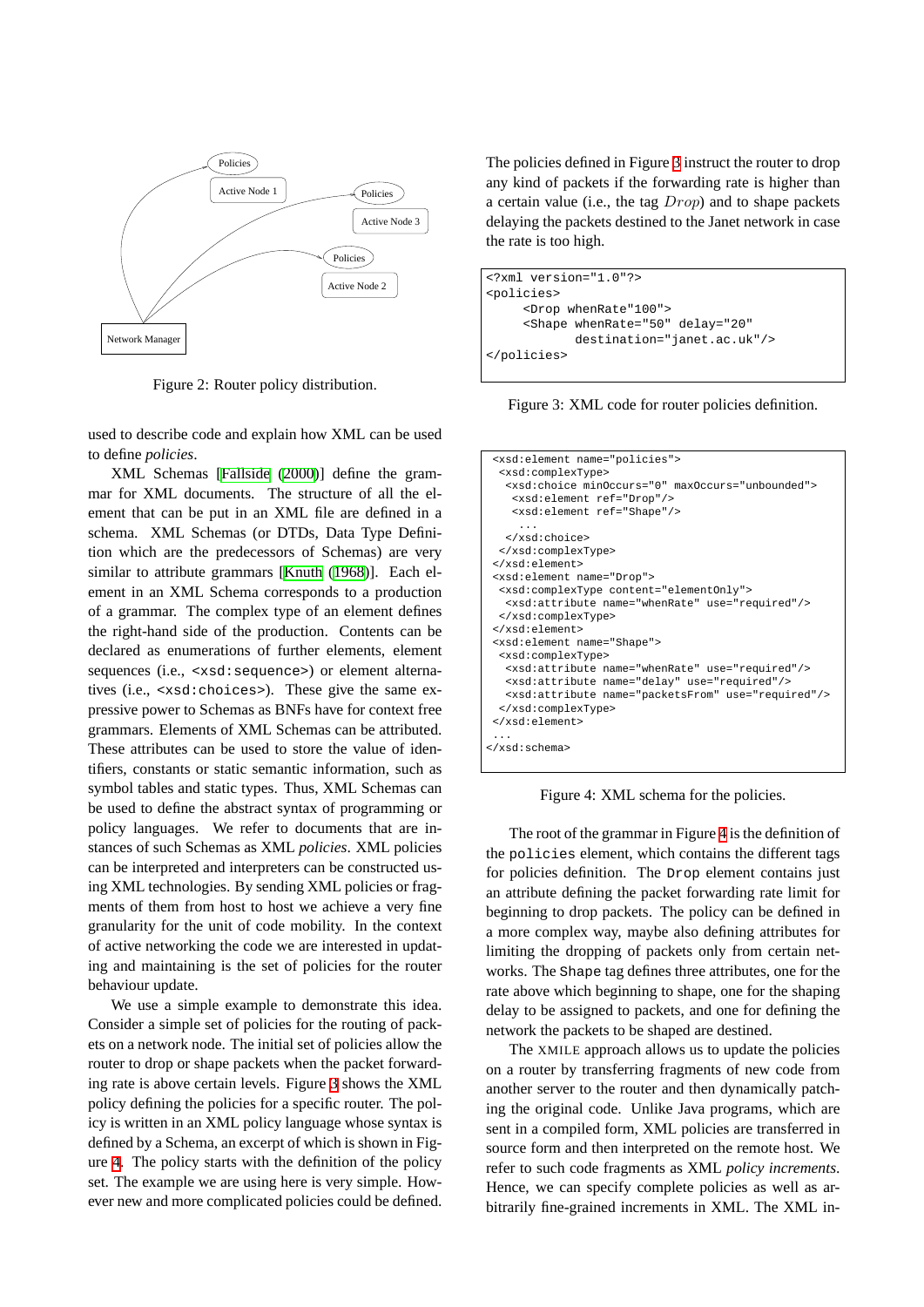crements will be shipped together with some information on how to modify the remote XML policy. For instance, let us assume that we want to update the router policies adding the ability of shaping packets destined to the network routerucl.ac.uk. For this we need to add a new policy. Figure [5](#page-4-0) shows the policy increment that is shipped to the router.

```
<Shape whenRate="50" delay="30"
      destination="routerucl.ac.uk"/>
```
<span id="page-4-0"></span>Figure 5: XML policy increment.

The policy increment that we need to update can be sent separately without the need to re-send the complete policy policy.

The XML policy structure makes the dynamic manipulation of the code a lot easier. An XML policy can be seen as a tree and the DOM API [[Apparao et al.](#page-6-8) [\(1998](#page-6-8))] provides operations for the navigation and modification (adding/deleting/changing) of branches of the policy tree. The addressing of the particular branch that needs to be modified is performed using the XPath language [[Clark](#page-6-13) [and DeRose](#page-6-13) [\(1999](#page-6-13))]. Going back to our example, Figure [6](#page-4-1) shows the XPath expression addressing the point where the new increment needs to be added in the policy.

```
xpath="/policies/"
```
<span id="page-4-1"></span>Figure 6: XPath expression addressing insertion point.

XMILE was conceived with the requirement that code updates need to be performed on-the-fly . We exploit the DOM tree structure to determine when and how the updates and the code interpretation may be interleaved. For example, while policies are updated the packet forwarding process is going on.



<span id="page-4-2"></span>Figure 7: XML Schema update code.

As described earlier, XML Schemas are themselves XML files. This allows us to dynamically modify the grammar of an XML policy language. In the above example, we did not have to change the grammar and assumed that our XML policy language already has a Shape operator that we then used in the XML code increment. If we, however, want to modify the language, for example by adding a "remarking" operator so that in a subsequent update we can also include a remarking tag to the policy, we could transmit the schema update shown in Figure [7](#page-4-2) with a specific XPath expression to define the update point.

We now describe the architecture of the platform for dynamic active network nodes updates. The policy management engine and the packet forwarding engine are kept separate; the former engine is in fact based on an interpreter that accepts and processes XML files (Figure [8](#page-4-3)).



<span id="page-4-3"></span>Figure 8: XML policy update architecture

Concerns that have to be programmed in a router, such as the configuration of virtual private networks or security policies are defined in a high-level markup language, which is implemented using XML technologies. Editing support for these languages is available off-the-shelf in the form of XML Editors, such as XML Spy or Microsoft's XML Pad. These editors are akin to the syntaxdirected editors contained in programming environments and enforce well-formedness; they also check whether programs and policies are valid.

A control API exploiting Java JNI to embody the XML policies and to control the router control state and the packet forwarding component. Note also that the architecture is independent of the implementation language chosen for the router packet forwarding process.

Once such an XML policy is written, it can be distributed to different routers to be executed by an XML interpreter for the markup language. During this execution, the interpreter accesses the low-level API of the packet forwarding module of the router. Using this API, the interpreter modifies local information that influences how the packet forwarding is performed.

Figure [1](#page-2-3) shows the general architecture of our system. The XMILE engine (more details in [\[Emmerich et al.](#page-6-9) ([2000](#page-6-9)); [Mascolo et al.](#page-6-14) [\(2001\)](#page-6-14)] that we use at this level also relies on Java class loading for the fetching of the behavioural classes needed to implement the policies written in XML. The interpreter embedded in the engine executes the policy each time an update occurs. Every tag of the XML policy (e.g., Drop in Figure [3\)](#page-3-1) corresponds to a Java class which is executed by the interpreter (if the class in not on site the interpreter fetches it with Java class loading). This class checks whether the corresponding behavioural function for the packet forwarding engine (for instance for the Dropping policy) is present in the Dy-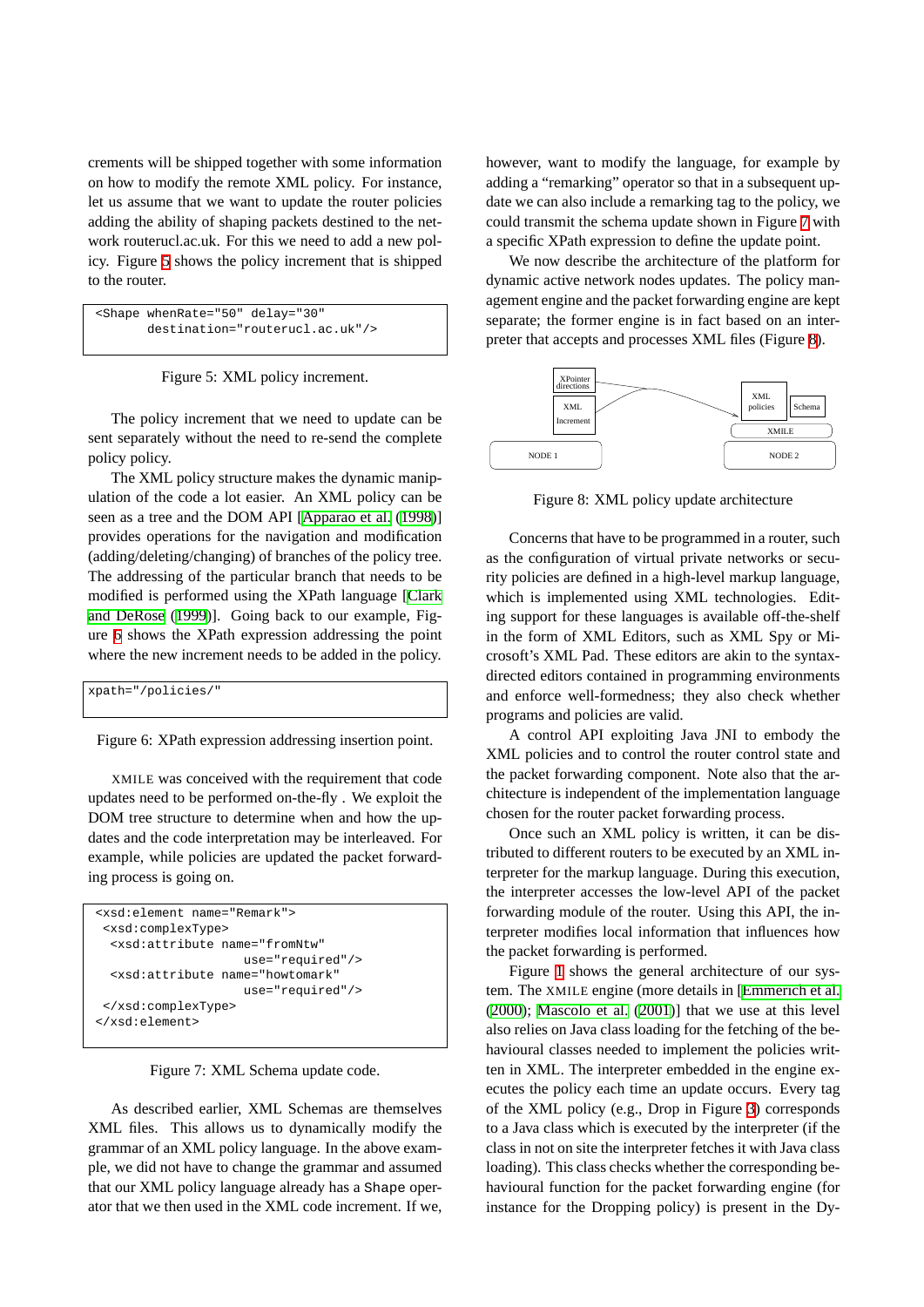```
while(true){
 inPort.readP();
 Port outPort=processP(packet);
  if(outPort!=null){
    port1.writeP(packet);
}
```
<span id="page-5-2"></span>Figure 9: Code for the packet forwarding process.

namic Linking Library; if not the function is remotely fetched. Then, a pointer to this function is inserted into the list of functions to be used by the forwarding process, and the parameters are passed for the call. For the time being this list is created dynamically every time the interpreter executes, however some optimization exploiting the information of where a fine-grain XML update is performed can be implemented. Some XML policies may require the insertion of more than one function into the function list but we do not discuss this issue in this paper.

The packet forwarding process will approximately look like the pseudo-code we report in Figure [9.](#page-5-2) The router accepts packets from the input port. The processing function processP will sequentially execute the function of the list generated/updated by the interpreter for each packet. For example for the policy in Figure [3](#page-3-1) the list will contain a dropping function and a shaping function. The packet is first passed into the dropping function which will check the actual forwarding rate of the router (in the router status component). If the rate is higher than 100 the packet will be dropped and the following function will be skipped. If not, the packet is then passed to the shaping function which will decide, based on the packet destination if the packet needs to be delayed. If yes the packet is put into a queue and reconsidered for forwarding when time is ready. The final function of the list is the actual forwarding function which returns the right output port for the packet. In Figure [9](#page-5-2) the packet is then passed to the destined output port for forwarding.

When the policies are updated with the update defined in Figure [5](#page-4-0) the interpreter re-runs to update the function list. When the policy grammar is updated, like in Figure [7,](#page-4-2) the interpreter that handles the grammar file also takes care of loading the DLL function corresponding to the new operator introduced in the grammar, so that the operator can be freely used in the XML policy file, and the corresponding function loaded in the function list of the router packet forwarding component. Figure [10](#page-6-15) shows the two layers of our architecture in more detail.

#### <span id="page-5-0"></span>**6 Discussion and Evaluation**

The XMILE approach supports the update of code and policies at run-time and at different levels. As explained in Section [3](#page-2-0) the XML policy file can be updated adding, modifying and deleting single lines or parameters. The grammar itself can be updated using XMILE. This would facilitate the use of different policies in the policy definition files used to control the router. It is also possible to have dynamic update of the functions used by the router at the packet forwarding level.

The flexibility of the XMILE approach also support the update of multiple routers from a common source: given the XML tree structure defined for every policy file on the remote routers a global manager could deploy the same update strategies on all the router, or could vary the strategy depending of the different local network states. These features are novel with respect to approaches such as [Kohler et al.](#page-6-11) ([2000\)](#page-6-11) where the authors focus on the reconfiguration of specific routers instead of global network management. The fact that network administrators are allowed to define, update and extend the domain specific languages based on XML for policies description introduced new flexibility which is not available in other approaches such as [Sloman and Lupu](#page-7-1) ([1999\)](#page-7-1); [Wakeman](#page-7-0) [et al.](#page-7-0) ([2000\)](#page-7-0). In [Smith and Hutchison](#page-7-2) ([2000](#page-7-2)) XML is also used for active networking. In particular, the definition of a specific language for the packets payload. Our approach is more articulated but shares the view that XML can be used to define specific structures for policies or data. With XMILE we allow the dynamic update which is not contemplated by [Smith and Hutchison](#page-7-2) [\(2000\)](#page-7-2).

# <span id="page-5-1"></span>**7 Conclusions and Future Work**

XMILE is based on the interpretation of XML tags and Java class-loading. As previously addressed, the system we described has a two layer architecture, which exploits the flexibility of XML at the router language and policy definition level and the performance of C or other compiled languages for the packet forwarding process.

Security issues need to be addressed. We plan to take advantage of the Schema-XML relationship to validate XML policies against a properly defined grammar. We are also introducing typing to run more static checks, but we believe more work in the direction of security could be done.

We also plan to optimize the function list for the packet forwarding component. At the moment the list is regenerated every time the interpreter re-execute after a policy update. However, it is possible to exploit the structure of the XML policy file and the XPath expression for the update to know exactly how the function list need to be updated without regenerating it.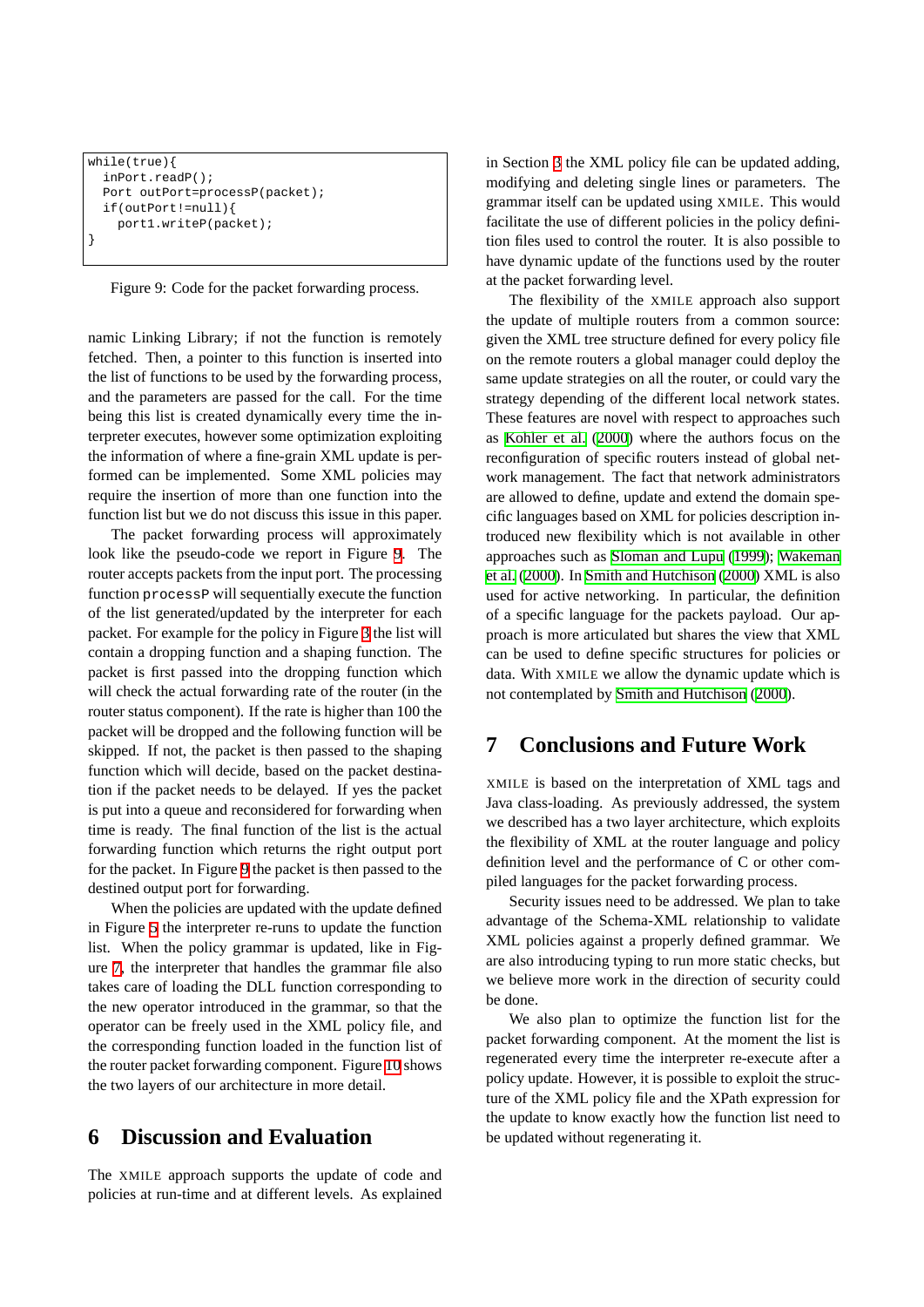

<span id="page-6-15"></span>Figure 10: Detailed two layer architecture

### **Acknowledgements**

We would like to thank Jon Crowcroft, Richard Gold, Anthony Finkelstein and Adam Greenhalgh for comments, discussion and suggestions on an earlier draft of this paper.

# **References**

- <span id="page-6-8"></span>Apparao, V., Byrne, S., Champion, M., Isaacs, S., Jacobs, I., Hors, A. L., Nicol, G., Robie, J., Sutor, R., Wilson, C., and Wood, L. (1998). Document Object Model (DOM) Level 1 Specification. W3C Recommendation http://www.w3.org/TR/1998/REC-DOM-Level-1- 19981001, World Wide Web Consortium.
- <span id="page-6-0"></span>Bernet, Y., Blake, S., Grossman, D., and Smith, A. (2000). A Conceptual Model for Diffserv Routers. http://www.ietf.org/internet-drafts/draft-ietfdiffserv-model-04.txt.
- <span id="page-6-6"></span>Bray, T., Paoli, J., and Sperberg-McQueen, C. M. (1998). Extensible Markup Language. Recommendation http://www.w3.org/TR/1998/REC-xml-19980210, World Wide Web Consortium.
- <span id="page-6-3"></span>Campbell, A., Kounavis, M., Villela, D., Vicente, J., Meer, H. D., Miki, K., and Kalaichelvan, K. (1999a). Spawning networks. *IEEE Network*.
- <span id="page-6-1"></span>Campbell, A., Meer, H. D., Kounavis, M., Miki, K., Vicente, J., and Villela, D. (1999b). A survey of programmable networks. *ACM Computer Communications Review*.
- <span id="page-6-13"></span>Clark, J. and DeRose, S. (1999). XML Path Language (XPath) Version 1.0. Recommendation http://www.w3.org/TR/1999/REC-xpath-19991116, World Wide Web Consortium.
- <span id="page-6-4"></span>da Silva, S. and Yemini, Y. (1999). NetScript: A Language and Environment for Programmable Networks . http://www.cs.columbia.edu/dcc/netscript/index.html.
- <span id="page-6-2"></span>Decasper, D., Dittia, Z., Parulkar, G., and Plattner, B. (2000). Route plugins: A software architecture for next-generation routers. *IEEE/ACM transactions on Networking*, 8(1).
- <span id="page-6-9"></span>Emmerich, W., Mascolo, C., and Finkelstein, A. (2000). Implementing Incremental Code Migration with XML. In Jazayeri, M. and Wolf, A., editors, *Proc. 22*nd *Int. Conf. on Software Engineering (ICSE2000)*, pages 397–406, Limerick, Ireland. ACM Press.
- <span id="page-6-7"></span>Fallside, D. C. (2000). XML Schema. Technical Report http://www.w3.org/TR/xmlschema-0/, World Wide Web Consortium.
- <span id="page-6-5"></span>Kakkar, P., Hicks, M., Moore, J. T., and Gunter, C. A. (1999). Specifying the PLAN networking programming language. In *Higher Order Operational Techniques in Semantics*, volume 26 of *Electronic Notes in Theoretical Computer Science*. Elsevier.
- <span id="page-6-12"></span>Knuth, D. E. (1968). Semantics of Context-Free Languages. *Mathematical Systems Theory*, 2(2):127–145.
- <span id="page-6-11"></span>Kohler, E., Morris, R., Chen, B., Jannotti, J., and Kaashoek, M. F. (2000). The click modular router. *ACM Transactions on Computer Systems*, 18(4).
- <span id="page-6-10"></span>Mascolo, C., Emmerich, W., and Finkelstein, A. (2000). Xmile: An Incremental Code Mobility System based on XML Technologies. In *Poster Session of the. 2*nd *Int. Symposium on Agent Systems and Applications Mobile Agents*, Zuerich, Switzerland.
- <span id="page-6-14"></span>Mascolo, C., Zanolin, L., and Emmerich, W. (2001). XMILE: an XML based Approach for Incremental Code Mobility and Update. Submitted for Publication.